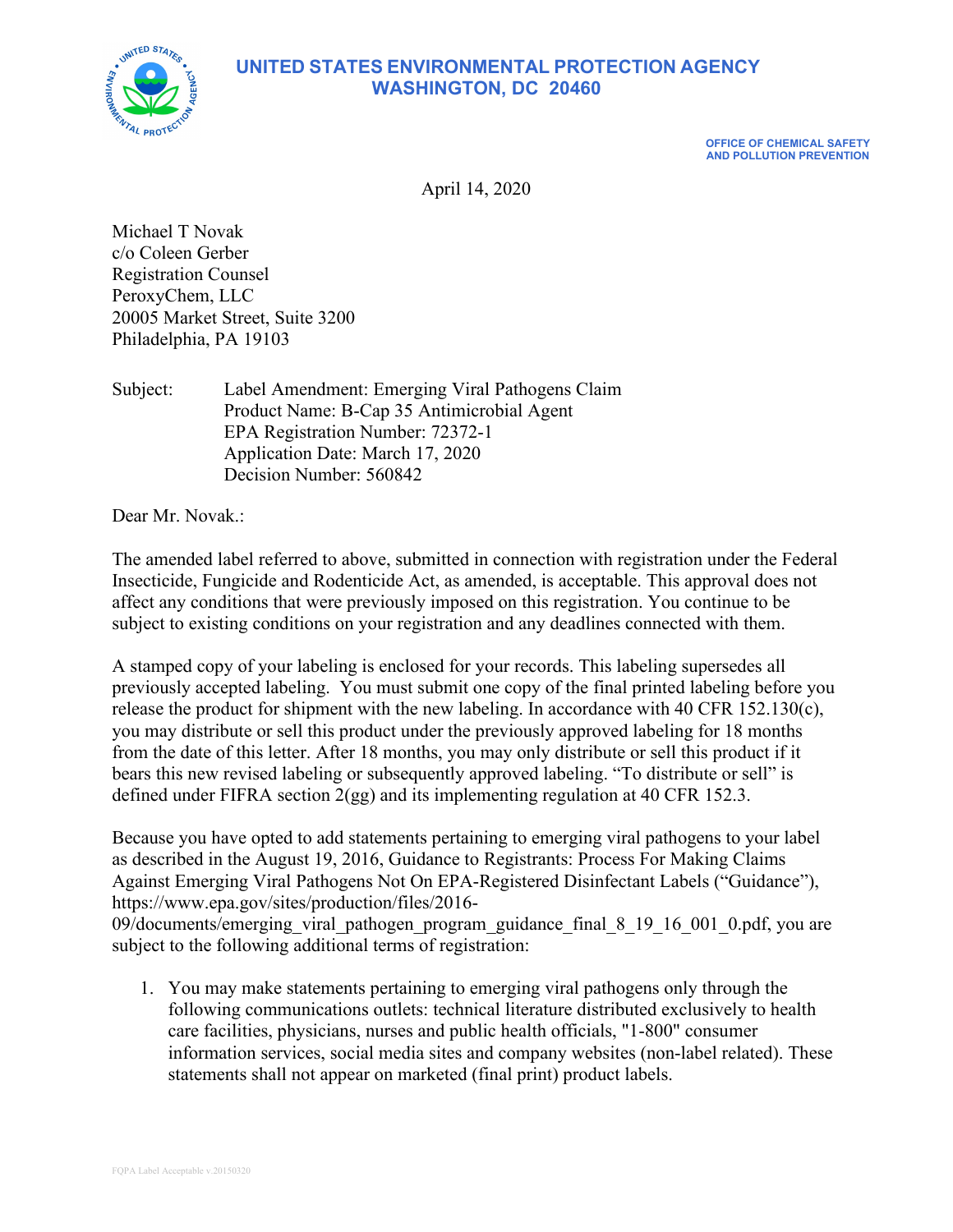Page 2 of 3 EPA Reg. No. 72372-1 Decision No. 560842

- 2. Your statements pertaining to emerging viral pathogens must adhere to the format approved on the Agency-accepted master label.
- 3. You may make statements pertaining to emerging viral pathogens only upon a disease outbreak that meets all the following criteria:
	- a. The causative organism must be a virus that causes an infectious disease that has appeared in a human or animal population in the U.S. for the first time, or that may have existed previously but is rapidly increasing in incidence or geographic range.

i. For human disease, the outbreak is listed in one of the following Centers for Disease Control (CDC) publications:

- A. CDC Current Outbreak List for "U.S. Based Outbreaks" [\(www.cdc.gov/outbreaks\)](http://www.cdc.gov/outbreaks),
- B. CDC Current Outbreak List for "Outbreaks Affecting International Travelers" with an "Alert" or "Advisory" classification (www.cdc.gov/outbreaks) (also released through the CDC's Health Alert Network (HAN) notification process)
- C. Healthcare-Associated Infections (HAIs) Outbreaks and Patient Notifications page [\(www.cdc.gov/hai/outbreaks\)](http://www.cdc.gov/hai/outbreaks)

ii. For animal disease, the outbreak is identified as an infectious disease outbreak in animals within the U.S. on the World Organization for Animal Health (OIE) Weekly Disease Information page

[\(www.oie.int/wahis\\_2/public/wahid.php/Diseaseinformation/WI\)](http://www.oie.int/wahis_2/public/wahid.php/Diseaseinformation/WI).

A. The CDC or OIE has identified the taxonomy, including the viral family and/or species, of the pathogen and provides notice to the public of the identity of the emerging virus that is responsible for an infectious disease outbreak. Based on the taxonomy of the outbreak pathogen identified by the CDC or OEI, the pathogen's viral subgroup is small non-enveloped, large non-enveloped, and enveloped.

B. The virus can be transmitted via environmental surfaces (non-vector transmission), and environmental surface disinfection has been recommended by the CDC, OIE or EPA to control the spread of the pathogen.

4. You may begin communicating statements pertaining to emerging viral pathogens only upon CDC or OIE's publication per term 3.a. of an outbreak of an emerging viral pathogen meeting all of the criteria of term 3. You must cease and remove all such nonlabel communications intended for consumers no later than 24 months after the original publication of the outbreak per term 3.a., unless the Agency issue written guidance to the contrary due to continued public health concerns. The emerging pathogen claim language may remain on the master label.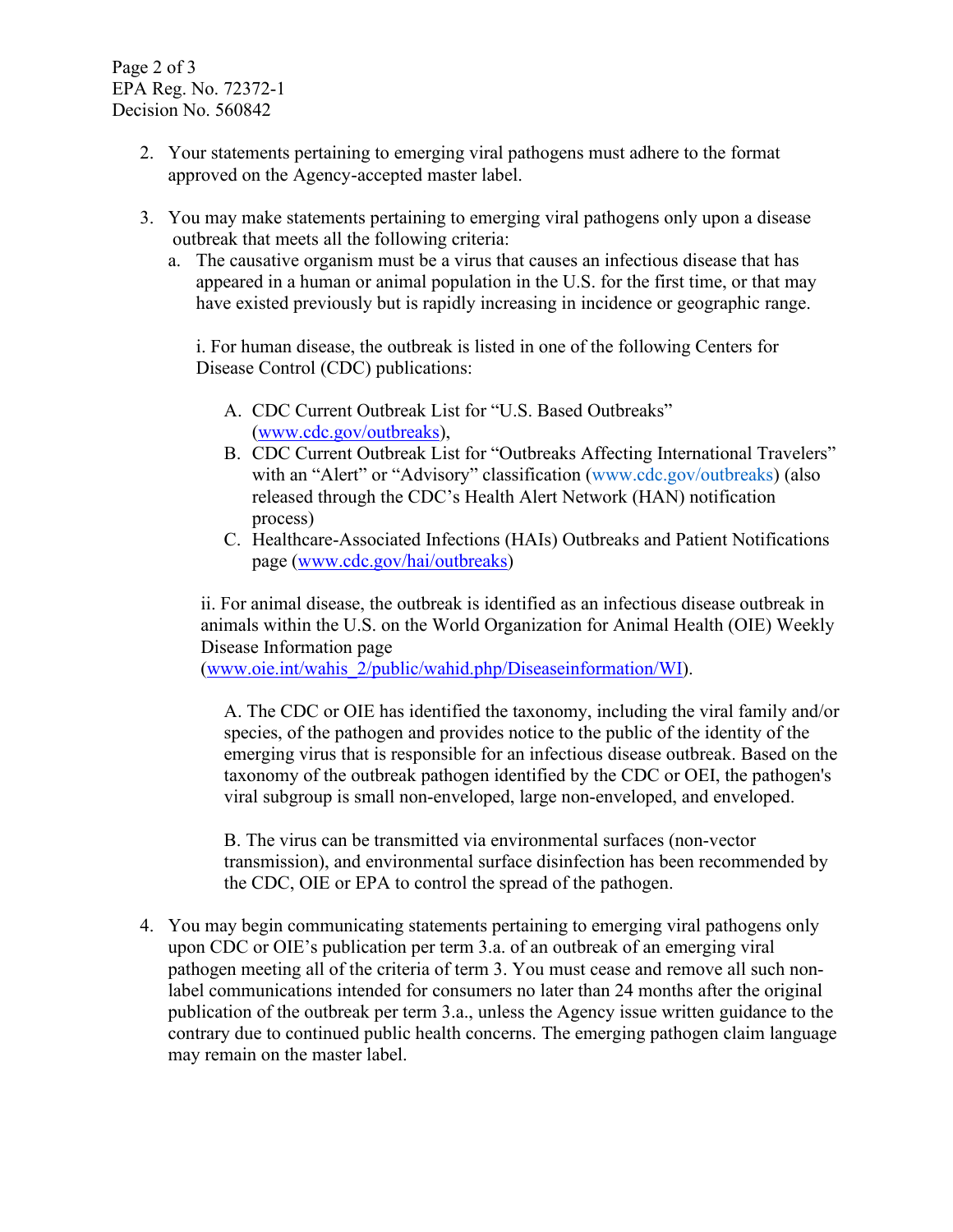Page 3 of 3 EPA Reg. No. 72372-1 Decision No. 560842

> 5. Terms from points 1 through 4 above shall become immediately void and ineffective if registration for use as a sterilant is suspended or cancelled or no longer meets the criteria for a disinfectant claim (see EPA Product Performance Test Guideline 810.2200). In addition, terms B.1 through B.4 above shall become immediately void and ineffective upon your receipt of evidence of ineffectiveness against any pathogen in a less-resistant Spaulding category.

Should you wish to add/retain a reference to the company's website on your label, then please be aware that the website becomes labeling under the Federal Insecticide Fungicide and Rodenticide Act and is subject to review by the Agency. If the website is false or misleading, the product would be misbranded and unlawful to sell or distribute under FIFRA section 12(a)(1)(E). 40 CFR 156.10(a)(5) list examples of statements EPA may consider false or misleading. In addition, regardless of whether a website is referenced on your product's label, claims made on the website may not substantially differ from those claims approved through the registration process. Therefore, should the Agency find or if it is brought to our attention that a website contains false or misleading statements or claims substantially differing from the EPA approved registration, the website will be referred to the EPA's Office of Enforcement and Compliance.

Your release for shipment of the product constitutes acceptance of these conditions. If these conditions are not complied with, the registration will be subject to cancellation in accordance with FIFRA section 6. If you have any questions, you may contact the disinfectants list at [disinfectantslist@epa.gov.](mailto:disinfectantslist@epa.gov)

Sincerely,

Steven Syderman

Steven Snyderman, Acting Product Manager 33 Regulatory Management Branch 1 Antimicrobials Division (7510P) Office of Pesticide Programs

Enclosure: stamped label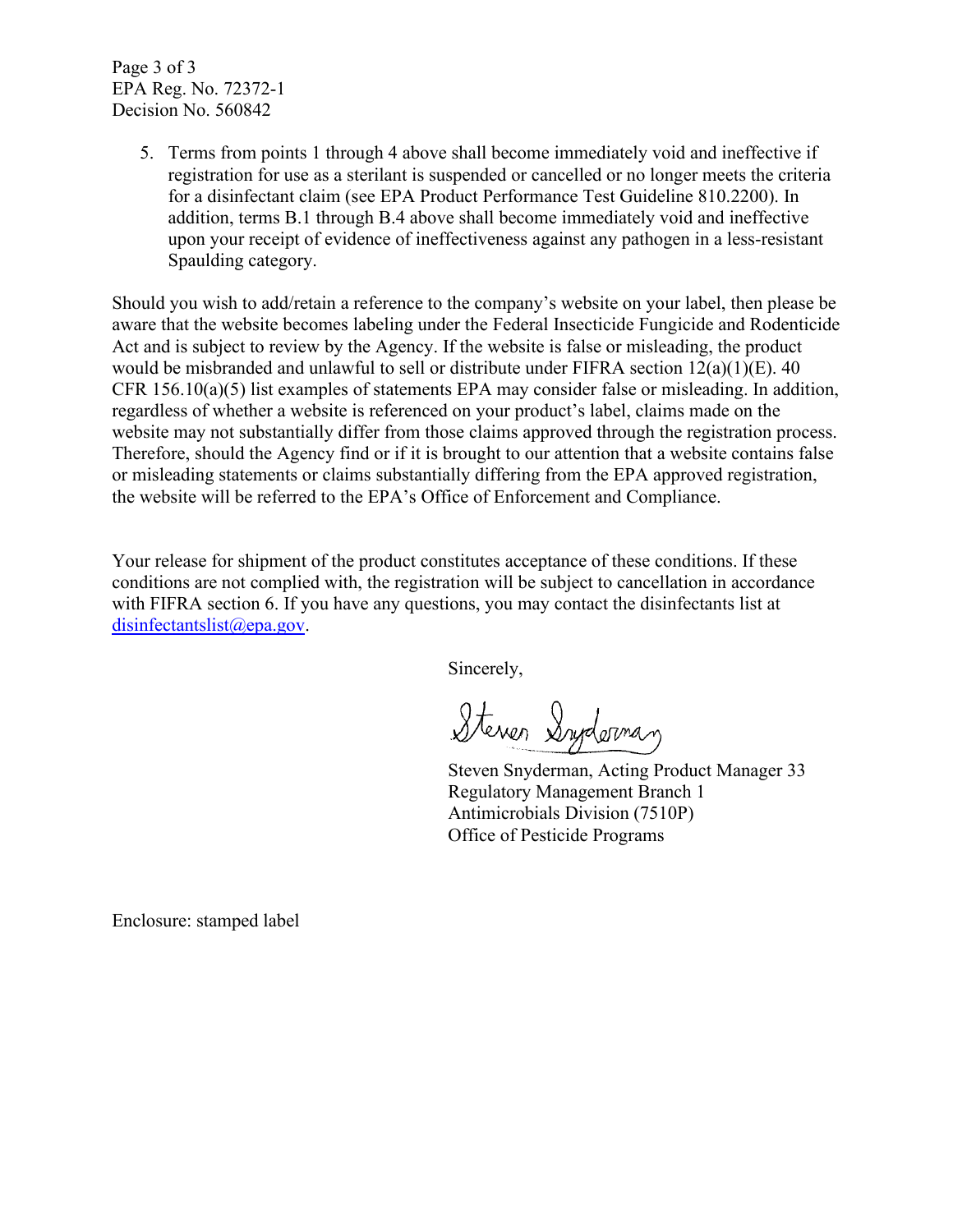# **B-Cap 35 Antimicrobial Agent**

*(ABNs: Durox, Durox LRA, Durox LRD, Durox LRA Type-S)* 

**EPA Registration No. 72372-1 EPA Est. No.** 

## **For Industrial Use Only Not for human consumption or household use**

| <b>ACTIVE INGREDIENT:</b> |  |
|---------------------------|--|
|                           |  |
|                           |  |
|                           |  |

# **KEEP OUT OF REACH OF CHILDREN DANGER**

**B-Cap 35 Antimicrobial Agent** is for use as a sterilant in conjunction with Bioquell Hydrogen Peroxide Vapor (HPV) generating equipment. **B-Cap 35 Antimicrobial Agent** is for biofouling and slime control in:

- Pulp and paper mill systems
- Recirculating and once through cooling water systems
- Pasteurizer cooling water systems
- Process Waters
- Biocidal control in packaging and storage vessels

**B-Cap 35 Antimicrobial Agent** is for use in aseptic food processing operations to achieve commerial sterilityof food packaging and equipment.

#### **First Aid**

Have the product container or label with you when calling a poison control center or doctor, or going for treatment.

**If in eyes**: Hold eye open and rinse slowly and gently with water for 15-20 minutes. Remove contact lenses, if present, after the first 5 minutes, then continue rinsing eye. Call a poison control center or doctor for treatment advice.

**If on skin or clothing:** Take off contaminated clothing. Rinse skin immediately with plenty of water for 15-20 minutes. Call a poison control center or doctor for treatment advice.

**If inhaled:** Move person to fresh air. If person is not breathing, call 911 or an ambulance, then give artificial respiration, preferably by mouth-to-mouth if possible.Call a poison control center or doctor for further treatment advice.

**If swallowed:** Call poison control center or doctor immediately for treatment advice.Have person sip a glass of water if able to swallow.Do not induce vomiting unless told to do so by a poison control center or doctor. Do not give anything by mouth to an unconscious person. **Note to Physician:** Probable mucosal damage may contraindicate the use of gastric lavage.

#### **Precautionary Statements**

#### **Hazards to Humans and Domestic Animals**

**DANGER:** Corrosive, causes eye and skin damage. Harmful if swallowed. Do not get in eyes, on skin or on clothing. Wear goggles or face shield and rubber gloves when handling. Wash thoroughly with soap and water after handling. Do not breathe vapor or spray mist. Do not enter an enclosed area without proper respiratory protection. If concentrations in excess of the OSHA PEL TWA for hydrogen peroxide are expected, NIOSH approved (TC-19C) full face supplied air respirators must be worn. If the concentrations are unknown or could exceed the NIOSH IDLH of 75 PPM, then either NIOSH approved (TC-13F) Self- Contained Breathing Apparatus (SCBA) or supplied air respirators with escape bottles must be worn.

#### **Environmental Hazards**

This pesticide is toxic to birds, mammals, fish and aquatic invertebrates. Do not discharge effluent containing this product into lakes, streams, ponds, estuaries, oceans, or other waters unless in accordance with requirements of a National Pollutant Discharge Elimination System (NPDES) permit and the permitting authority has been notified in writing prior to discharge. Do not discharge effluent containing this product to sewer systems without previously notifying the local sewage treatment plant authority. For guidance contact your State Water Board or Regional Office of the EPA.

Any solution released from the system should be diluted with water and tested for residuals to ensure that there is less than 3 ppm peroxygen remaining.

#### **Physical or Chemical Hazards**

Strong oxidizing agent. Mix only with water. B-Cap™ 35 Antimicrobial Agent is not combustible; however, at temperatures exceeding 156°F, decomposition occurs releasing oxygen. The oxygen released could initiate or promote combustion of other materials.



**PeroxyChem, LLC 2005 Market St Ste 3200 Philadelphia PA 19103-7014 Net Contents:** \_\_\_\_\_\_\_\_\_\_\_

**and B-Cap**¥ **are trademarks of PeroxyChem, LLC** 



Under the Federal Insecticide, Fungicide and Rodenticide Act as amended, for the pesticide registered under EPA Reg. No. 72372-1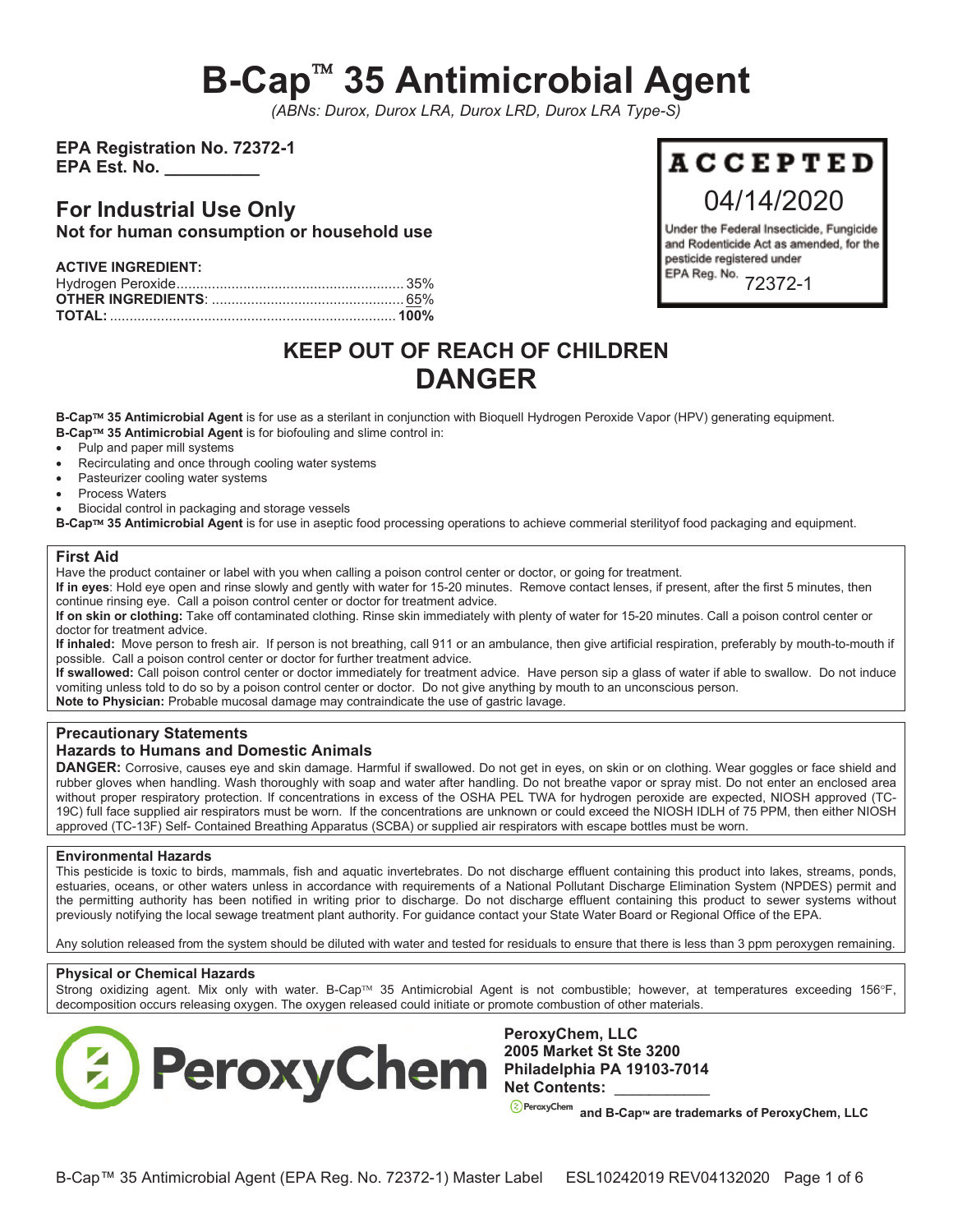#### **DIRECTIONS FOR USE**

**It is a violation of Federal law to use this product in a manner inconsistent with its labeling.** 

### **STORAGE AND DISPOSAL**

**STORAGE: NEVER RETURN B-CAP 35 ANTIMICROBIAL AGENT TO THE ORIGINAL CONTAINER AFTER IT HAS BEEN REMOVED.** Avoid all contaminants, especially dirt, caustic, reducing agents, and metals. Contamination and impurities will reduce shelf life and can induce decomposition. In case of a decomposition, isolate container, douse container with cool water and dilute B-Cap<sup>TM</sup> 35 Antimicrobial Agent with large volumes of water.

Avoid damage to containers. Keep container closed at all times when not in use. Keep container out of direct sunlight. To maintain product quality, store this product in a cool and dry area. Do not store on wooden pallets.

#### **Procedure for Leak or Spill**

Stop leak if this can be done without risk. Shut off ignition sources; no flames, smoking, flares, or spark producing tools. Keep combustible and organic materials away. Flush spilled material with large quantities of water. Undiluted material should not enter confined spaces.

#### **Disposal**

Pesticide Disposal: If material has been spilled, an acceptable method of disposal is to dilute with at least 20 volumes of water followed by discharge into suitable treatment system in accordance with all local, state, and Federal environmental laws, rules, regulations, standards, and other requirements. Because acceptable methods of disposal may vary by location, regulatory agencies should be contacted prior to disposal.

B-Cap™ 35 Antimicrobial Agent, which is to be discarded, should be disposed of as hazardous waste after contacting the appropriate local, state, or Federal agency to determine proper procedures.

#### **Container Disposal**

**Nonrefillable containers less than 5 gallons**. Nonrefillable container. Do not reuse or refill this container. Offer for recycling, if available. Triple rinse container (or equivalent) promptly after emptying. Triple rinse as follows: Empty the remaining contents into application equipment or a mix tank and drain for 10 seconds after the flow begins to drip. Fill the container ¼ full with water and recap. Shake for 10 seconds. Pour rinsate into [application equipment or] a mix tank or store rinsate for later use or disposal. Drain for 10 seconds after the flow begins to drip. Repeat this procedure two more times.

**Nonrefillable containers greater than or equal to 5 gallons**. Nonrefillable container. Do not reuse or refill this container. Offer for recycling, if available. Triple rinse container (or equivalent) promptly after emptying. Triple rinse as follows: Empty the remaining contents into application equipment or a mix tank. Fill the container ¼ full with water. Replace and tighten closures. Tip container on its side and roll it back and forth, ensuring at least one complete revolution, for 30 seconds. Stand the container on its end and tip it back and forth several times. Turn the container over into its other end and tip it back and forth several times. Empty the rinsate into application equipment or a mix tank or store rinsate for later use or disposal. Repeat this procedure two more times. Empty drums are not returnable to PeroxyChem unless special arrangements have been made. Dispose of drums in accordance with local, state, and Federal regulations.

**All Refillable containers**. Refillable container. Refill this container with pesticide only. Do not reuse this container for any other purpose. Cleaning the container before final disposal is the responsibility of the person disposing of the container. Cleaning before refilling is the responsibility of the refiller. To clean the container before final disposal, empty the remaining contents from this container into application equipment or mix tank. Fill the container about 10 percent full with water. Agitate vigorously or recirculate water with the pump for 2 minutes. Pour or pump rinsate into application equipment or rinsate collection system. Repeat this rinsing procedure two more times. Return to PeroxyChem for reuse.

Note to reviewer – bracketed text is not applicable to automatic dispenser systems such as Bioquell Hydrogen Peroxide Vapor (HPV) generating equipment.

#### **B-Cap 35 Antimicrobial Agent**

A microbiocide for use in controlling slime and sulfate forming bacteria in process waters, air washing systems, recirculating and once through water cooling towers and systems, including pasteurizer cooling water systems and industrial closed recirculating process water systems, and packaging and storage vessels.

#### **Air Washers and Recirculating and Once Through Cooling Water Systems, (cooling towers, evaporative condensers).**

- 1. Severely fouled systems should be cleaned prior to treatment.
- 2. This product may be used in all types of cooling water systems that have mist-eliminating components. B-Cap™ 35 Antimicrobial Agent should be added at a point where uniform mixing can be achieved, for example the basin area. Addition may be intermittent or continuous. Hydrogen peroxide should not be mixed with other chemicals or additives without first checking for compatibility. Contamination with other chemicals could cause product decomposition.
	- Intermittent (Slug Dose) For severely fouled systems add 3 to 163 fl oz of B-Cap™ 35 Antimicrobial Agent per 1000 gallons of water in the system, (10 to 500 ppm). Repeat until control is achieved. When control is evident add 1 to 31 fl oz of B-Cap™ 35 Antimicrobial Agent per 1000 gallons of water in system (3 to 100 ppm  $H_2O_2$ ) as needed to maintain control.
	- x Continuous Feed Initial Dose: If the system is noticeably fouled, use slug dose procedure for the initial treatment. Once control is achieved, use a continuous feed of 0.3 to 16 fl oz B-Cap<sup>TM</sup> 35 Antimicrobial Agent per 1000 gallons of water per day in the system (1 to 50 ppm H<sub>2</sub>O<sub>2</sub>). Dosage rates should be increased or decreased depending on the extent of biofouling and control achieved.

#### **Pasteurizer Cooling Water Systems**

The product can be used at the same application rates and in the same manner as described above. The solution should be added to the closed recirculating system at a point where uniform mixing can be achieved, e.g., basin, sump, or collection areas.

#### **Biofouling Control in Pulp and Paper Mill Systems**

For use in the manufacture of paper and paperboard intended for non-food contact only. Not for use in the manufacture of paper and paperboard intended for food contact.

The product can be used to control bacterial, fungal and yeast growth in pulp, paper and paperboard mills.

- Severely fouled systems should be cleaned prior to treatment with B-Cap<sup>TM</sup> 35 Antimicrobial Agent. Add B-Cap<sup>TM</sup> 35 Antimicrobial Agent directly to the system, don't mix with other chemicals or additives without first testing for compatibility. Contamination with other chemicals could result in product decomposition.
- Add B-Cap™ 35 Antimicrobial Agent at a point in the system where it can be mixed uniformly with the pulp, e.g., the beater, hydropulper, fan pump, broke pump, etc.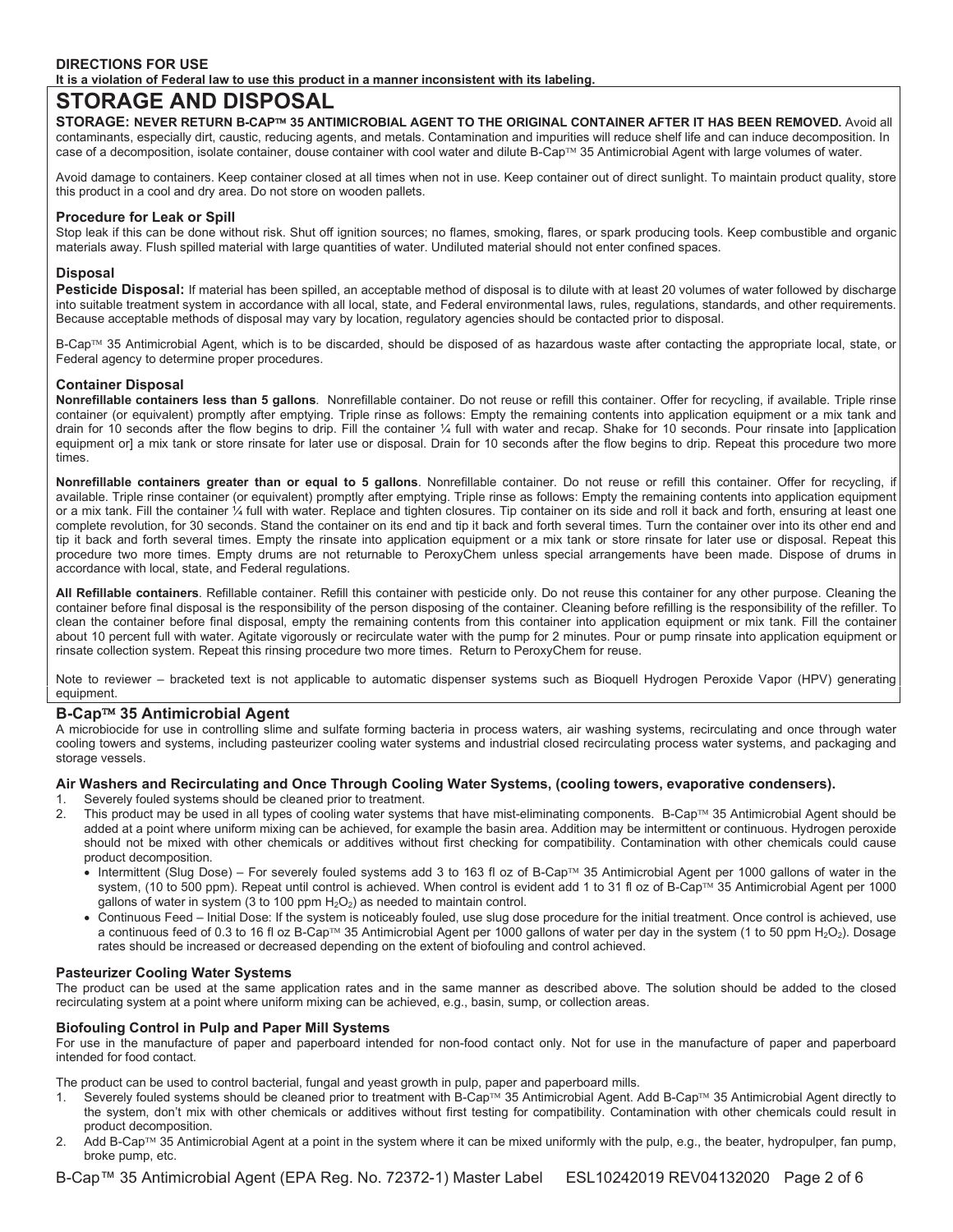3. Apply 1 to 40 fl oz of B-Cap<sup> $M$ </sup> 35 Antimicrobial Agent per ton of (dry basis) pulp or paper produced, (10 to 500 ppm H<sub>2</sub>O<sub>2</sub>). Addition may be continuous or intermittent depending on the type of system and severity of the biofouling.

#### **Process Water**

B-Cap™ 35 Antimicrobial Agent may be used to aid in minimizing slime formation in process waters intended for use in precleaning hard non-porous surfaces, e.g., metals, glass or plastics prior to being painted, plated, or coated; cleaning pipes, equipment or other process equipment.

- 1. Add B-Cap<sup>TM</sup> 35 Antimicrobial Agent at a point in the system where it can be mixed uniformly. The quantity of product required will depend upon the severity of the fouling.
- 2. Apply 0.3 to 163 fl oz per 1000 gallons of water in the system (1 to 500 ppm). Once control is achieved, reduce application rate accordingly.

#### **Control of Slime, Bacteria, Fungi, and Other Microorganisms in packaging and storage vessels such as railcars, trucks, ships, totes, IBCs tanks, etc. used to contain clays, calcium carbonate, titanium dioxide, barium sulfate, and other filler materials.**

- 1. If treating the container or vessel in the field, place the vessel or container on an area with an impervious surface with controlled runoff. Ensure that the antimicrobial treatment solution will not be released to the environment.
- 2. Remove gross contamination with a cleaner or other suitable detergent and rinse with water.
- 3. Prepare a dilute solution of the product by adding 1 to 4 volumes of B-Cap™ 35 Antimicrobial Agent to 11 volumes of potable water. This will provide solutions containing 3% to 10% hydrogen peroxide. Apply the diluted solution, at ambient or elevated temperatures, to the surface as a coarse spray, wipe/mop or flood to reduce bacterial and fungal contamination.
- 4. Allow antimicrobial agent to contact the surface for a period of time sufficient to ensure adequate cleaning. Depending on the microbial load, contact times can range from 5 to 30 minutes or longer.
- 5. Drain dry. Do not rinse.

#### **B-Cap<sup>™</sup> 35 Antimicrobial Agent** is a sterilant for use in conjunction with Bioquell Hydrogen Peroxide Vapor (HPV) generating equipment. **[for container sizes 500 mL or larger]**

**The following directions are to be followed when using the Bioquell HPV equipment:** The hydrogen peroxide vapor is intended for use as a sterilant in treating enclosures up to 3500 cubic feet (validated) or greater (non-validated). Use this product for sterilization as instructed in the Bioquell Use Manual. This product may not be used on food-contact surfaces unless followed by a potable water rinse.

#### **For Enclosures up to 35 cubic feet**

- 1. Ensure that all porous and non-porous surfaces are visibly clean and free from gross organic contamination.
- 2. Connect the Bioquell HPV generator and add B-Cap™ 35 Antimicrobial Agent according to the Use Manual instructions. Seal the enclosure to be sterilized.
- 3. Apply B-Cap™ 35 Antimicrobial Agent at an injection rate of 3.1 g/minute for 55 minutes.
- 4. Allow vapor to remain for a minimum of 3 hours.
- 5. Aerate the chamber using the Bioqeull HPV generator until hydrogen peroxide vapor is at or below 1.0 ppm. See the Bioquell Use Manual for complete instructions for aeration and recommended methods of measuring hydrogen peroxide vapor.

#### **For Enclosures Greater than 35 Cubic Feet to a Maximum of 3500 Cubic Feet**

- (Multiple 500 mL containers required for volumes greater than 35 cubic feet refer to the table in item 3 below.)
- 1. Ensure that all porous and non-porous surfaces are visibly clean and free from gross organic contamination.
- 2. Connect the Bioquell HPV generator and add B-Cap™ 35 Antimicrobial Agent according to the Use Manual instructions. Seal the enclosure to be sterilized.
- 3. Apply B-Cap<sup>TM</sup> 35 Antimicrobial Agent at an injection rate of 10 g/minute for 2.5 hours.

| Volume to be        | B-Cap™ 35 Antimicrobial | Number of 500 mL  |
|---------------------|-------------------------|-------------------|
| treated             | Agent required          | Packages Required |
| Up to 35 cubic feet | 170.5 a                 |                   |
| 36-3500 cubic feet  | 1500 a                  |                   |

4. Allow vapor to remain for a minimum of 15 minutes.

5. Aerate the chamber using the Bioquell HPV generator until hydrogen peroxide vapor is at or below 1.0 ppm. See the Bioquell Use Manual for complete instructions for aeration and recommended methods of measuring hydrogen peroxide vapor.

#### **[for 150 mL containers only]**

**The following directions are to be followed when using the rapid gassing HPV generator, the Bioquell QUBE.** The hydrogen peroxide vapor is intended for use as a sterilant in treating enclosures up to 37 cubic feet. Use this product for sterilization as instructed in the Bioquell Use Manual. This product may not be used on food-contact surfaces unless followed by a potable water rinse.

#### **For Enclosures Up to 16 Cubic Feet**

- 1. Ensure that all porous and non-porous surfaces are visibly clean and free from gross organic contamination.
- 2. Add B-Cap<sup>TM</sup> 35 Antimicrobial Agent according to the Use Manual instructions.
- 3. Apply B-Cap™ 35 Antimicrobial Agent at an injection rate of 6 g/minute until 26g has been injected.
- 4. Allow vapor to remain for a minimum of 10 minutes.
- 5. Aerate the chamber using hydrogen peroxide vapor is at or below 1.0 ppm. See the Bioquell Use Manual for complete instructions for aeration and recommended methods of measuring hydrogen peroxide vapor.

#### **For Enclosures Greater than 16 Cubic Feet to a Maximum of 37 Cubic Feet**

- 1. Ensure that all porous and non-porous surfaces are visibly clean and free from gross organic contamination.
- 2. Add B-Cap<sup> $TM$ </sup> 35 Antimicrobial Agent according to the Use Manual instructions.
- 3. Apply B-Cap™ 35 Antimicrobial Agent at an injection rate of 4 g/minute until 120g has been injected.
- 4. Allow vapor to remain for a minimum of 70 minutes.<br>5. Aerate the chamber using hydrogen peroxide vapor
- **5.** Aerate the chamber using hydrogen peroxide vapor is at or below 1.0 ppm. See the Bioquell Use Manual for complete instructions for aeration and recommended methods of measuring hydrogen peroxide vapor.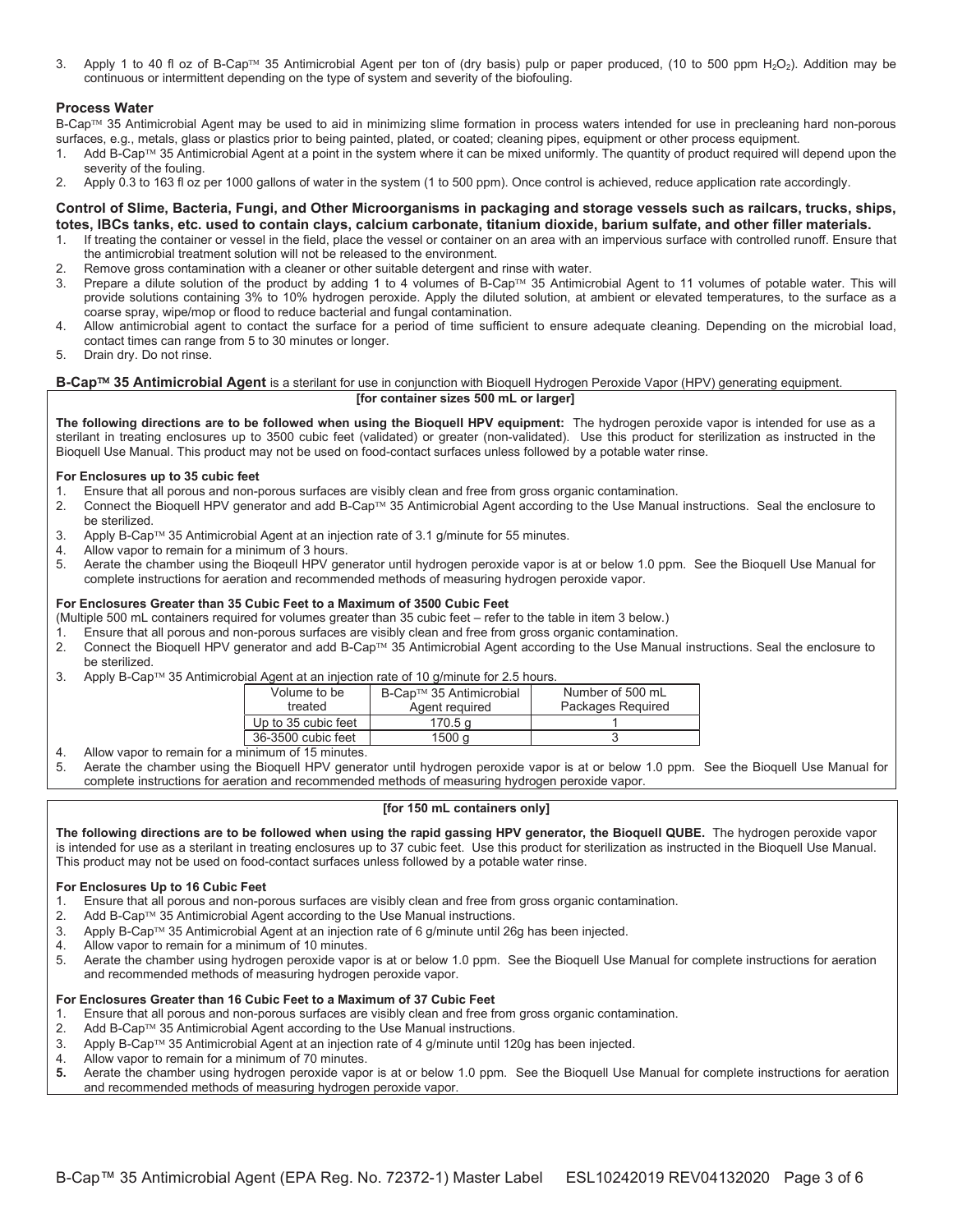#### **Aseptic Food Processing Operations**

B-Cap™ 35 Antimicrobial Agent is a ready to use solution. It may be used to achieve commercial sterility of food packaging materials and food processing equipment.

Apply B-Cap™ 35 Antimicrobial Agent on the exterior and interior of food containers and closure systems (caps, seals, etc.), or appropriate food processing equipment surfaces. Use techniques such as, but not limited to, immersion, coarse spray, or circulations to sterilize the equipment. Apply B-Cap™ 35 Antimicrobial Agent at a minimum temperature of 75°C. The product must remain in contact with the packaging surface for a minimum of 20 seconds.

Such use must comply with all applicable FDA regulations, including but not limited to 21 CFR parts 108, 110, 113, and 114. Use in an aseptic food processing operation includes testing required for the process validation. Food subject to these FDA regulations may not be sold in a treated package until after the scheduled process for the food processing operation has been accepted by the FDA.

#### **Control of Bacteria and Fungi in Dispersed Pigments and Synthetic and Natural Polymers in Aqueous Solutions**

B-Cap™ 35 Antimicrobial Agent can be used to control bacteria and fungi in the manufacture and storage of dispersed pigments and aqueous polymers used in paint and paper production such as kaolin clay, titanium dioxide, calcium carbonate, calcium sulfate, barium sulfate, magnesium silicate, and kieselguhr and applications containing natural and synthetic polymer lattices based on acrylates, butadiene, PVA, styrene, and other monomers (e.g. water based emulsions, latexes, and dispersions).

Apply 1.3 to 8.9 gallons of B-Cap<sup>TM</sup> 35 Antimicrobial Agent solution to each 1,000 gallons of fluid. This will provide 500 ppm to 3,500 ppm of hydrogen peroxide. The hydrogen peroxide content for finished products is 0.05% (500 ppm) to 0.35% (3,500 ppm).

For open pouring systems, avoid breathing vapors, mist or gas. Be sure to use personal protective equipment including impervious gloves, impervious clothing and eye protection. Protective engineering solutions should be implemented and in use before PPE equipment is considered. This includes proper ventilation to maintain hydrogen peroxide levels below the OSHA PEL TWA of 1 ppm.

If concentrations in excess of the OSHA PEL TWA for hydrogen peroxide are expected, NIOSH approved (TC-19C) full face supplied air respirators must be worn. If the concentrations are unknown or could exceed the NIOSH IDLH of 75 PPM, then either NIOSH approved (TC-13F) Self- Contained Breathing Apparatus (SCBA) or supplied air respirators with escape bottles must be worn.

#### **[Emerging Viral Pathogens Claim – Hard, porous and non-porous surfaces]**

This product qualifies for emerging viral pathogen claims per the EPA's 'Guidance to Registrants: Process for Making Claims Against Emerging Viral Pathogens not on EPA-Registered Disinfectant Labels' when used in accordance with the appropriate use directions indicated below.

(Note to the reviewer: The statements shall be made only through the following communications outlets: technical literature distributed exclusively to health care facilities, physicians, nurses and public health officials, "1-800" consumer information services, social media sites and company websites (non-label related). These statements shall not appear on marketed (final print) product labels.)

This product meets the criteria to make claims against certain emerging viral pathogens from the following viral category[ies]: -Enveloped Viruses

-Large Non-Enveloped Viruses

-Small Non-Enveloped Viruses

| For an emerging viral pathogen | following the sterilant directions for use in                                                                                                    |  |
|--------------------------------|--------------------------------------------------------------------------------------------------------------------------------------------------|--|
| that is a/an                   | conjunction with Bioquell Hydrogen Peroxide                                                                                                      |  |
| <b>Enveloped virus</b>         | Vapor (HPV) generating equipment. Use this<br>product for sterilization as instructed in the<br>Bioquell Use Manual according to the size of the |  |
| Large, non-enveloped virus     |                                                                                                                                                  |  |
| Small, non-enveloped virus     |                                                                                                                                                  |  |
|                                | space to be treated.                                                                                                                             |  |

**B-Cap 35 Antimicrobial Agent** has demonstrated effectiveness as **a sterilant** which is defined in 40 CFR 158.2203 as "a substance, or mixture of substances, that destroys or eliminates all forms of microbial life in the inanimate environment, including all forms of vegetative bacteria, bacterial spores, fungi, fungal spores, **and viruses".** Thus, it is expected to be effective against viruses similar to **[name of emerging virus]** on hard, **[porous and/or non-porous surfaces]**. Therefore, **BCap 35 Antimicrobial Agent** can be used against **[name of emerging virus]** when used in accordance with the directions for use as a sterilant on **[hard, porous/non-porous surfaces]**. Refer to the **[CDC or OIE]** website at **[pathogen-specific website address]** for additional information.

**[Name of illness/outbreak]** is caused by **[name of emerging virus].** As a sterilant, **BCap 35 Antimicrobial Agent** is expected to kill similar viruses and therefore can be used against **[name of emerging virus]** when used in accordance with the directions for use as a sterilant on **[hard, porous/nonporous surfaces]**. Refer to the **[CDC or OIE]** website at **[website address]** for additional information.

**Note:** This product may not be used to sterilize medical devices.

In all applications, always prepare a new solution daily to ensure effectiveness. Do not reuse solutions. Dispose of any unused solution.

#### EMERGENCY TELEPHONE NUMBERS (24 HOURS) MEDICAL: COLLECT 303-389-1409 CHEMTREC: 800-424-9300 OTHER: 281-474-8750

#### **For more information see Safety Data Sheet**

#### **Proper Shipping Name:**